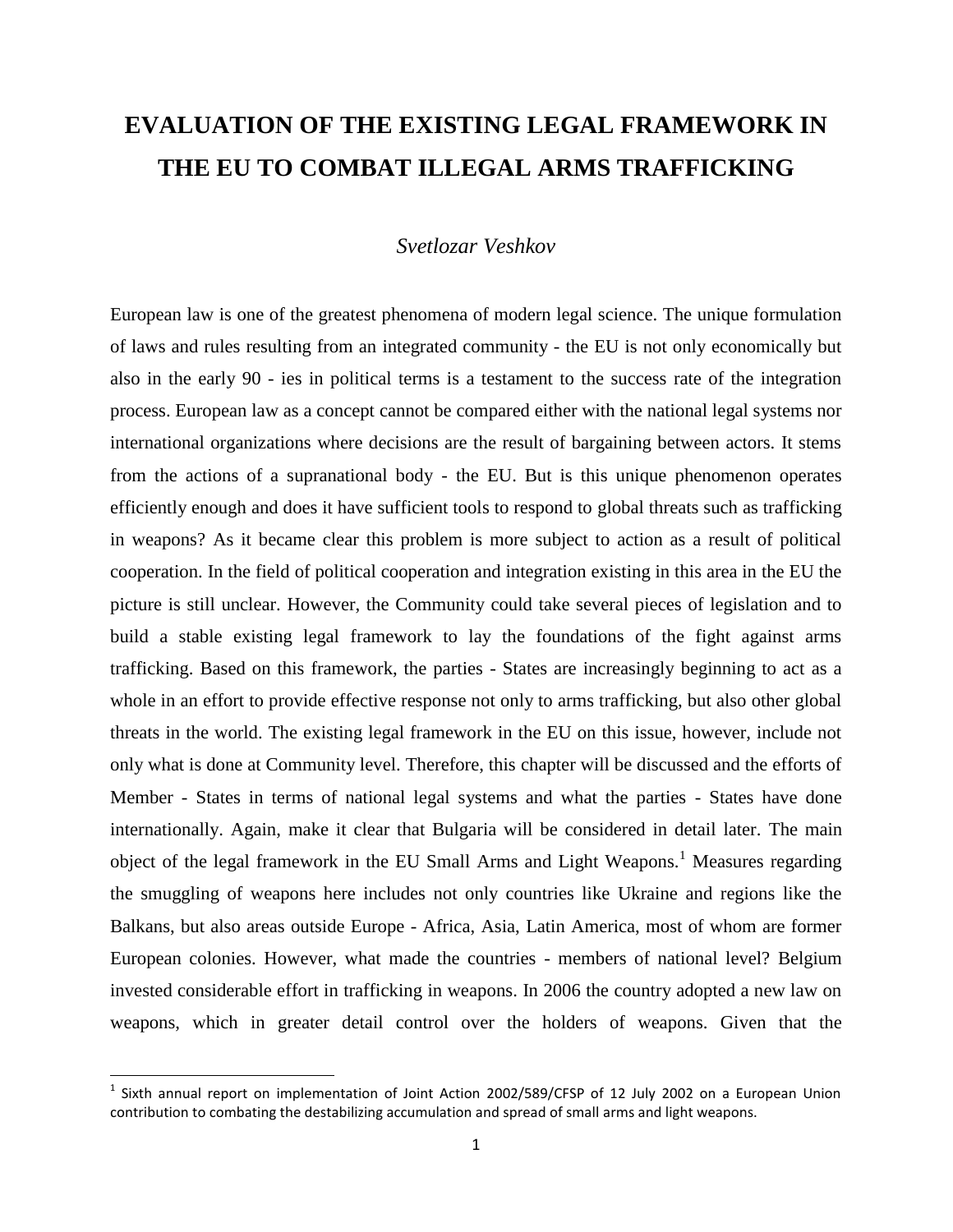accumulation of such weapons is often the case with the first purchase by an individual law clearly defines the conditions under which an individual can own and control arms, which takes place on it. In Austria, the government took steps in another direction. Instead of focusing attention on purchases and gun control, it completely changed laws and regulations for foreign trade in this matter. Were created unified licenses for weapons, without which it can to promote trade with them. These standards are mandatory for all Austrian entrepreneurs. Thus the threat of illicit trafficking of arms still crossed at sale. Furthermore, the Austrian government suspended all aid to companies that produce and transport arms, but with questionable past. Furthermore, almost all weapons to be monitored. Czech Republic, in turn, is still facing difficulties in combating illicit trafficking of arms as stubbornly refuses to disclose its weapons work. Moreover, activities around the storage of weapons outside the scope of the law on weapons until they are used by public services - something that can easily be used by traffickers of illicit trade in government. On the other hand, are tightening the terms of trade of arms in the Foreign Trade Law and war materials. It mentions that every arms dealer must obtain a license from the Ministry of Industry and only then apply for any sale. Much worrying permit issued for that Czech arms exports to non-profit member – states of  $EU^2$ . The country is still working on tightening border control measures and improvement of customs policy. In Denmark, the fight against illicit trafficking in arms not only goes under small arms and light weapons, but also in terms of the explosives. In Denmark there is legislation prohibiting the import and export of weapons and explosives, unless they have a special license issued by the Ministry of Justice or an authorized person. Danish police have established a special register, in which the holders of firearms Register as including not just their names, but a detailed description of the weapon model and manufacturer. All information shared in the Schengen Information System, if the weapon is the victim of trafficking. Register are required to maintain all legal persons as rifle associations. In 2004 the Danish government passed a law which bans arms exports to countries under embargo by the international community as was the case with Iran. A year later, the Danish Parliament passed a new law, which prohibits persons without a license from the Ministry of Justice to mediate agreements for the purchase or sale of weapons. Overall, Denmark is a country that is doing best of all the countries - members present. Estonia itself still had considerable

 2 Sixth annual report on implementation of Joint Action 2002/589/CFSP of 12 July 2002 on a European Union contribution to combating the destabilizing accumulation and spread of small arms and light weapons.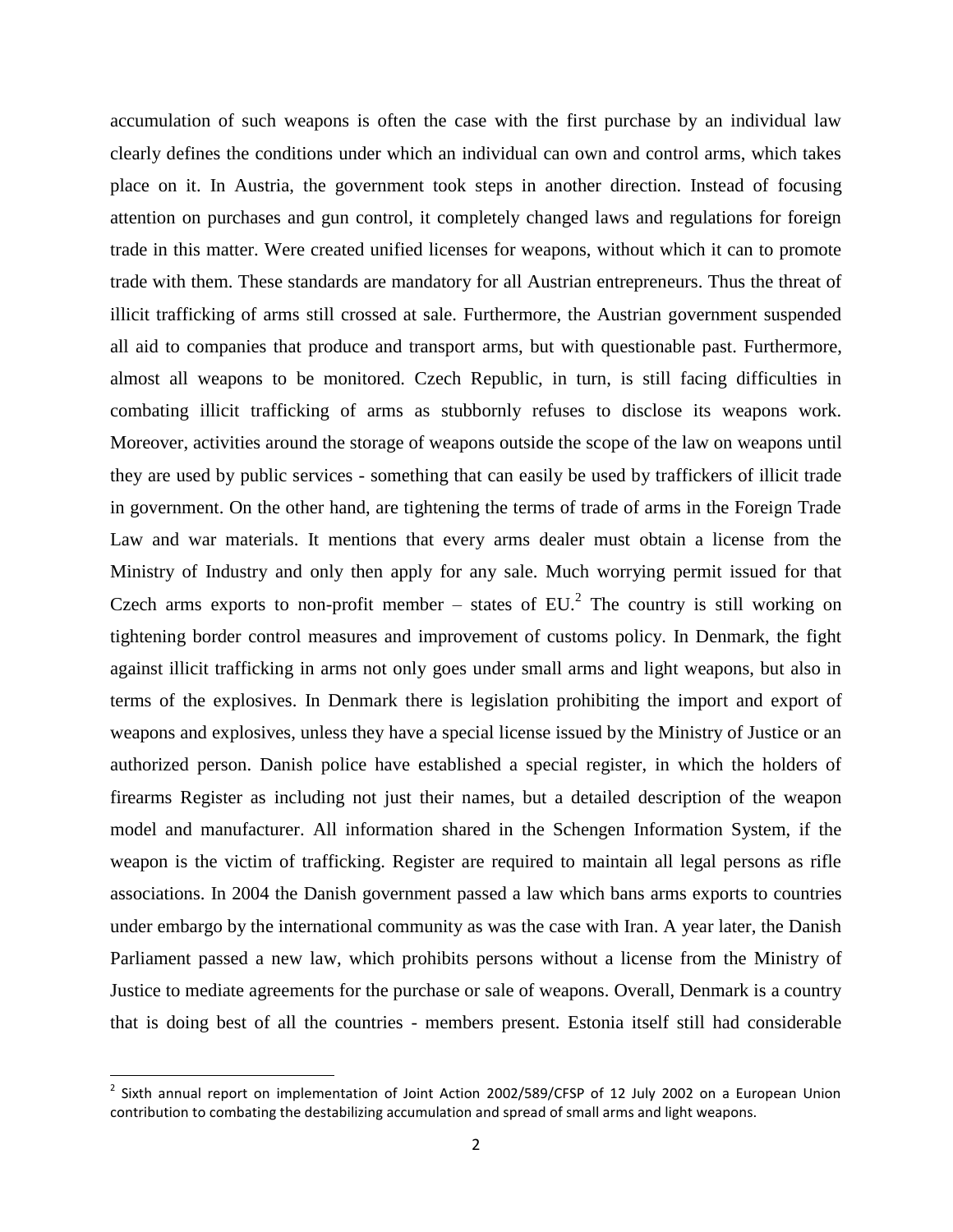difficulties in its fight against illicit arms trafficking. In 2006, not even new legislation came into force with respect to this problem. In 2007 he started, which aims to modify and adapt Weapons Act in line with European requirements as defined clear conditions for possession of arms and ammunition and how to carry out state control over the arms trade. At the same time run a procedure of destroying obsolete weapons that are on Estonian territory. Established a special Committee on strategic goods within the Ministry of Foreign Affairs. The Commission has licensing authority for enforcement. In Finland, combating illicit arms trafficking is conducted mainly through increased cooperation between public administration and law enforcement. In 2004 enters into force legislation on amnesty in connection with firearms. According to all owners of illegal and non-registered arms and ammunition must surrender their weapons to the police if they are not used for criminal offenses will have legal consequences for their respective owners. This is a very subtle way the Finnish political elite, which seeks peaceful destruction of illegal weapons, while encouraging their owners to surrender. If owners wish to retain their arms to him licensed, otherwise fall under the blows of the law. In France, the law provides for prior authorization for import, export, production and transportation, etc. arms. Any such authorization must be examined by the French Parliament. This preliminary review applies to all natural and legal persons resident or established in France. The controls aim to eliminate criminal practices in the early and greater transparency of measures taken so far. Germany has significantly greater cooperation on the issue of the international community. In cooperation with the EU, Germany has adopted a change in legislation on arms exports - they also include military weapons and military equipment. The exports of weapons to persons outside Germany require a license. That license is required not only foreign persons, but also for German nationals. In cooperation with the UN has developed a new system for marking weapons purchased in order to more easily trace the origin and possible - the manufacturer. For countries outside the EU or NATO and other countries that have a status equivalent to that of NATO members Germany requires the destruction of obsolete arms imports and exports. Cyprus rely on detailed formal approach - there controls on the exports of small arms and small-scale weapon is under control of the Ministry of Commerce, Industry and Tourism, and transit, along with repeated transfers of weapons is a priority of the authorities responsible for customs policy. There is a Law on Firearms and nonarms, which regulates the conditions for importation and possession of such weapons. Law prohibits the weapons from citizens or residents of Cyprus, unless they have a license issued by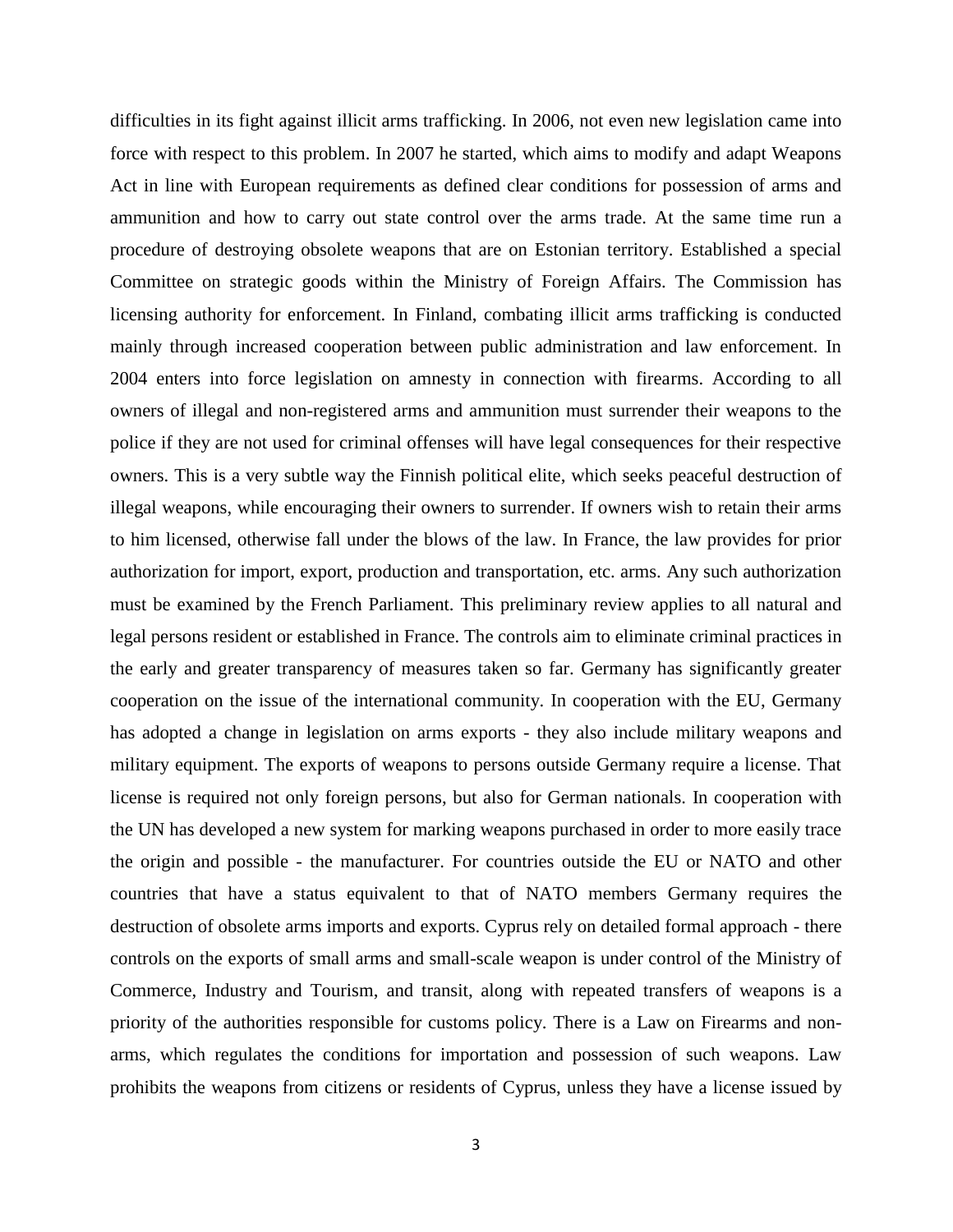the chief of police for security. The license shall be issued only if the manufacturer has no criminal record. In case of violation of the law provides for about 15 years' imprisonment. Despite serious condition, which is now Greece, the Greek government made many efforts to combat illicit arms trafficking, moreover, that this region is of great strategic importance for Europe. The first measures were associated with locating and seizing illegal trade of obsolete equipment. The law governs all the conditions for import and export and establishes clear mechanisms for monitoring all stages of production and transportation of arms and other lethal materials. It also provides for a special license that is required for possession and trade in weapons. The second package is mostly related to cooperation with international organizations and participation in various initiatives. As a result, create a number of laws governing penalties for illegal possession or trade in weapons. Overall one of the most stringent regulations on combating illicit trafficking in arms is that of Hungary. In her license for arms dealers is not sufficient conditions for trade as it is needed and additional control because it only gives the natural or legal person status of the arms dealer. A second license, which entitles those traders not only to enjoy the status of arms dealers, but to negotiate. Moreover, after completion of each course of trade the trader must obtain a third license that legalizing the trade. Licenses are issued by the Interministerial Commission for foreign trade in military equipment. To all these licenses and the Hungarian government issued a decree, which expressly authorized the transfer of particularly lethal weapons only with arms escort. With this complex system of controls failed to Hungary won the name of one of the countries in greatest constitute barriers to illicit arms trafficking. What is the situation on the periphery of the European Union? Ireland published in 2007, a qualitatively new legislation on arms exports, as so far there was no specific national legislation on trade in small arms and light weapons. However, the legislation provides for the issuance of trade licenses to import and export of such weapons and types of countries - EU members. Moreover, in 2005, was released in Ireland on Export Control Regulations, relating directly to the weapons. If the trader does not have a license under the regulations of Irish exports of arms is divided into several categories. The first is exporting to countries - EU members as necessary authorization from the Ministry of Justice, Equality and Law Reform. Second - the export of non-EU countries require a permit from the Minister of Enterprise, Trade and Employment. What is the main reason for such a lightweight control arms trade in Ireland? The fact is that in that country does not produce small arms and light weapons. However, in recent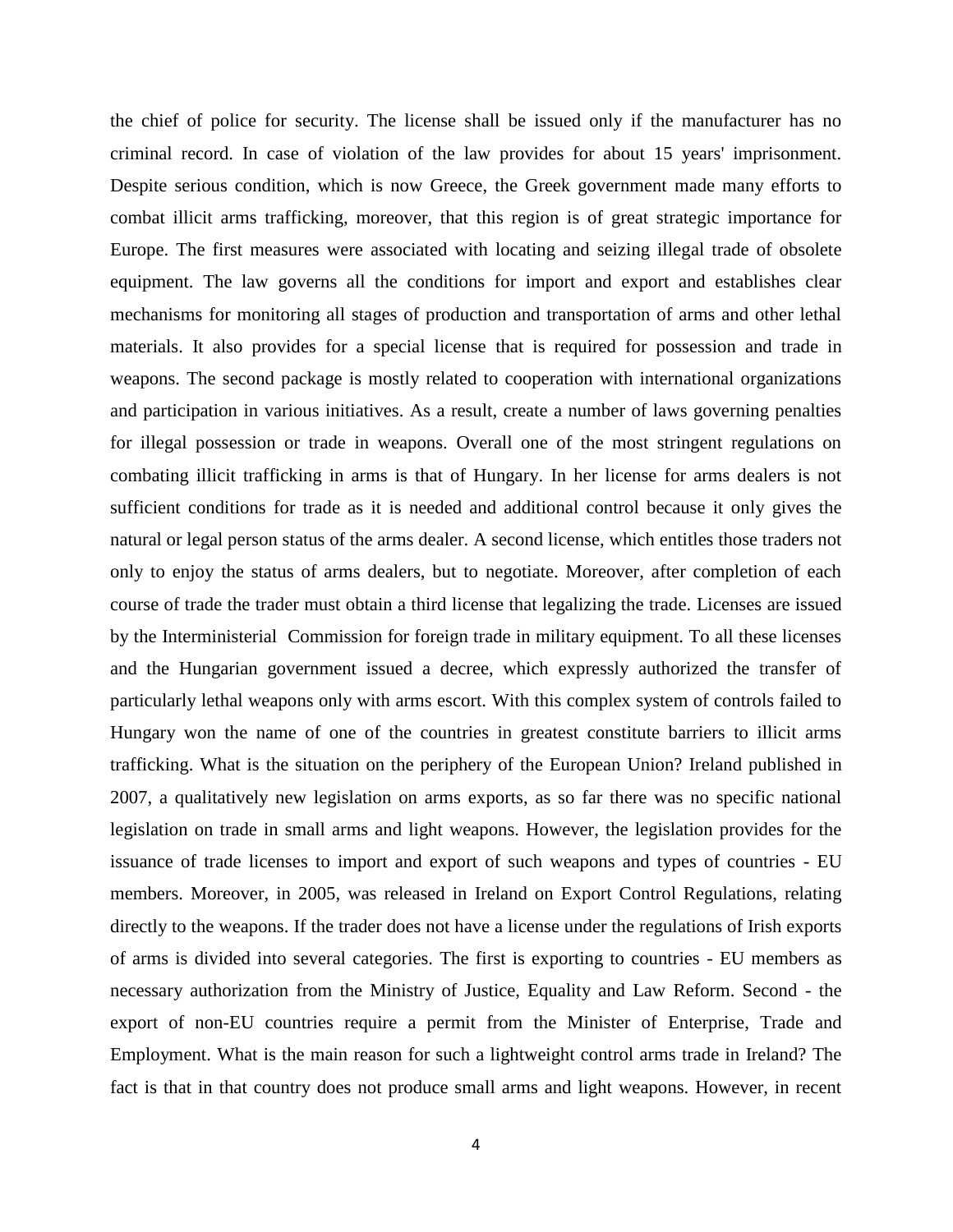Irish political elite plans new legislative changes that will help the state to engage more effectively in combating this major threat. Is considerably weaker and control in Italy. By 2006 legislation on illicit arms trafficking is a matter of constant debate among Italian politicians. The new legislation received stimulus only when Italy ratified the Convention on organized crime in the United Nations and all protocols. Current state of regulations in Italy regarding the illicit trafficking of weapons includes some preventive measures, but generally the most detailed sets out the terms for possession of weapons. However, Italian authorities have launched several major operations to destroy the weapons. Latvia made serious attempts to change its regulatory framework in the field of arms trade and it entirely. However, by 2006 there were no significant changes. In Latvia there is a law for the distribution of firearms, which governs the obligations of natural and legal persons trading in weapons, equipment, explosives and equipment. The Act provides for the issuance of licenses by the Commission for control of strategic goods. The license shall be issued for import and export, including all strategic goods. Additionally there is a law for the distribution of strategic commodities, which together with the Law on the proliferation of firearms are an expression of successful harmonization of the Latvian national legislation into line with EU requirements and international law. Similar efforts are also neighbor of Latvia - Lithuania it also passed the distribution of strategic commodities, which implements licensing control arms trade. Prohibited and negotiations were arms dealers from countries that are embargoed by the UN and EU. One of the most detailed regulations on trade in arms is that of Luxembourg. Luxembourg will review its legislation as exports and imports of arms is governed by the Decree of the Head of State since 1995. Luxembourg is one of the few countries in the EU, which prohibits the export and import of certain particularly dangerous for those weapons. The party making exceptions for those that are used for auctions, scientific purposes or simply pass through her territory in case of arms exports from the country exporter shall require a license for production of the data subject is obliged to notify the arrival of the gun as proof of arrival at the destination - a certificate issued by the customs authorities of the country. Netherlands is not planning any changes in their legislation and continues to exercise its policy of tolerance even in the arms trade. Poland as an external border of EU and NATO is one of the countries that took not only legal but also administrative measures in its legislation on trade in arms. To this end a single system for ATT. The legislation requires all vendors and carriers of arms require endorsements on the border of Poland, created a list of countries which have banned the export of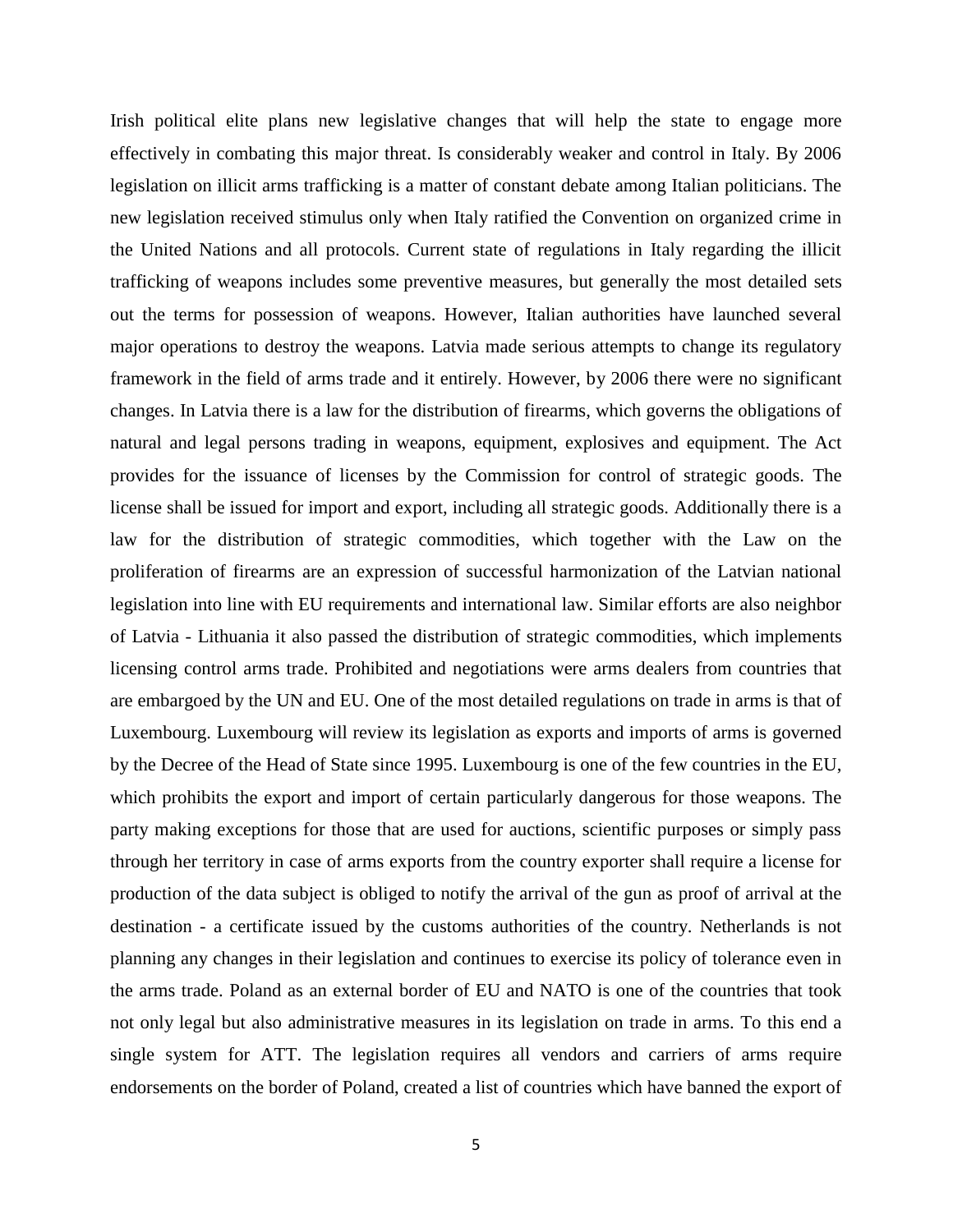weapons. Any individual who wishes to engage in arms trade must go through a training course, guaranteed by the Ministry of Economy of Poland. Only after passing the exams and the person gets a license. The customs authorities have been granted full liberty to inspect carriers to maximize detection of as many illegal traders. As a maritime border of the EU Portugal strengthen coordination between institutions in combating illicit arms trafficking. Licenses for arms trade are issued by the Ministry of Defence or the Ministry of Interior. In 2006 Portugal introduced a completely new legislation in the arms trade, which defines not only exports and imports, but the production and transit of firearms and penalties for violation of the law. Romania had made no significant changes in its legislation on trade in arms. Ordinance regulates the government controls the export and import of arms. The regulation provides as follows: first granted a marketing weapon, then issue a permit for transportation and transit. In Romania, export control is controlled by public agencies. Ministry of Interior and Administrative Reform controlled way to acquire weapons. Arouse interest in the actions of Malta, which issued a socalled. "Official Notices" in terms of illegal arms trafficking. These statements are documents which seek appropriate legislation in this area. The first notice seeking to find the necessary measures against the import and export of weapons that could be used for crimes against humanity. Importantly, it is prohibited even technical assistance for the provision of equipment for production and development of weapons origin. Moreover, there is a clear list of weapons, based on which other notices set forth the terms under which may be exported or imported specific categories of weapons. Slovakia, in turn, rely on the introduction of an entirely new framework. Starting with the adoption of the Law on trade in military material and introduce amendments to the business. The aim is to clearly defined conditions under which trade in weapons. Furthermore, even a person to obtain a license under the regulations must be expressly refrain from commerce in weapons or proceed with such necessarily take into account whether the sale will not harm the Slovak national interest. In Slovenia, the reform is carried out by starting from the institutions say first they are loaded with certain responsibilities, and then displays the relevant legislation and regulations are made. Slovenian system provides three basic institutions as bearers of responsibility for the arms trade. Ministry of Foreign Affairs itself generally coordinate trade and commercial activities around the arms industry. Ministry of Interior is directly responsible for small arms and light weapons and for all activities of import and export. Ministry of Defence, in turn, responsible for small arms and light weapons, which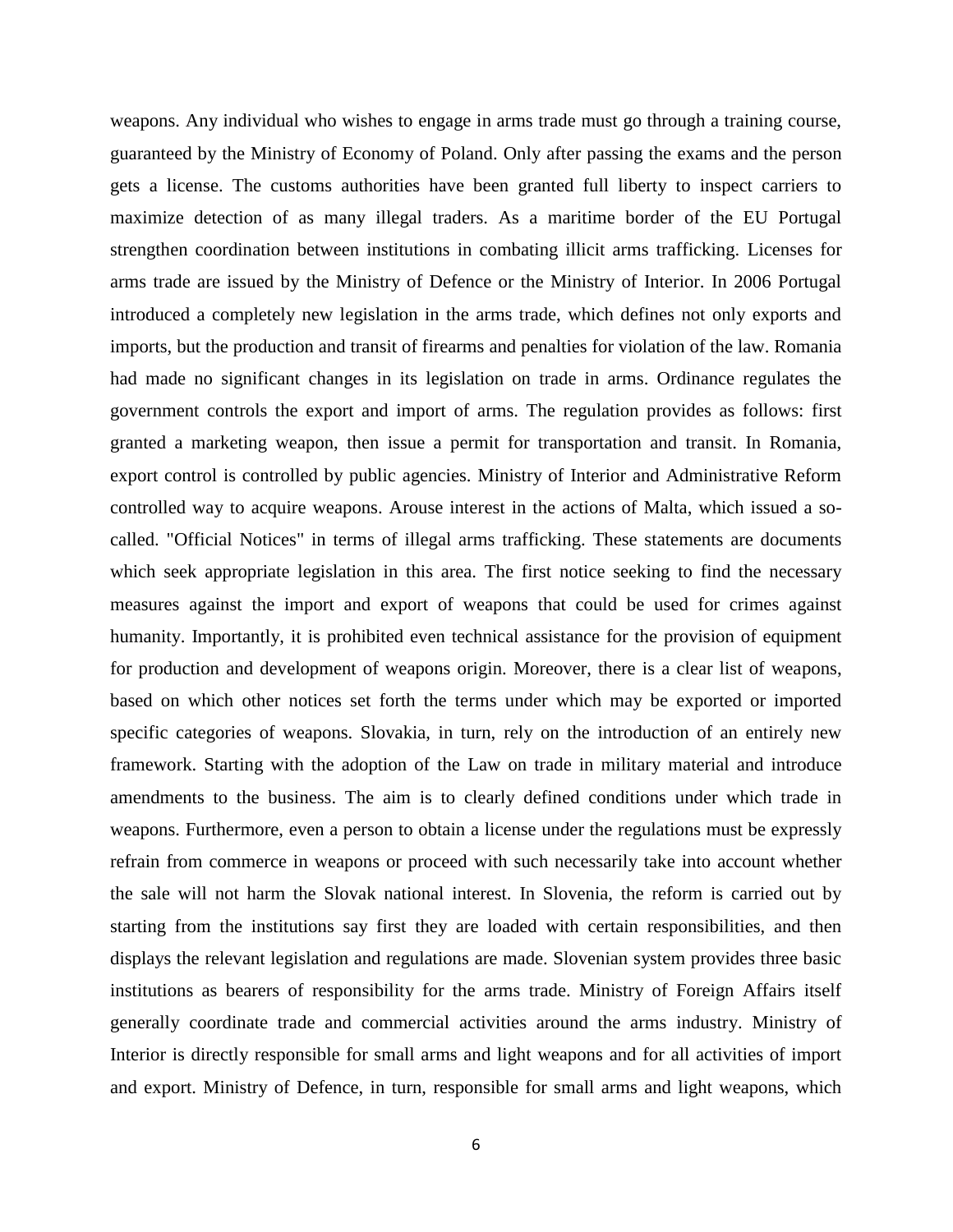provided for military purposes. Controls at borders is shared with the Police and Customs Administration. Spain also adopted new legislation. We need to emphasize that each border of the EU in this country developing a legal framework is particularly dynamic. In 2006 to develop legislation to increase control over the trade and classification of different weapons. It is important to emphasize that the control extends to additional categories such as sports and hunting weapons. Furthermore, Spain is ready with internal procedures for ratification of the Protocol on Firearms of the United Nations. Develops and arms trade Act to regulate detailed conditions for the import and export of weapons. Sweden has made new steps in their legal system as he had opened the commercial weapons status information "confidential." The promotion of transparency has always been the first step toward a clear legal framework. Moreover, since 2006 the Swedish Customs are obliged to inform the Swedish police for all weapons that arrive in the country. The most detailed and consistent of all, however, is the practice of the United Kingdom. It runs counter to the first level policies and programs, but even then the level of regulation to a greater efficiency. It is also one of the few EU countries, which gives funds for the study of weapons themselves. UK works in cooperation with the UN to destroy the maximum number of existing illegal weapons in its territory. Foreign Ministry works in cooperation with the Ministry of Defence and Department for International Development. The result was the adoption of a strategy for small arms and light weapons, which contains a package of measures to implement all agreements and even promotion of regional non-governmental organizations to combat illicit arms trafficking. Greater the funding, which is planned and implemented actions to combat this threat. Actual implementation of these activities is an effective fight and need legislation often remains in the background. What is the conclusion of this major review of regulations in the European Union?<sup>3</sup> Most importantly, the fight against illicit trafficking of weapons flowing in full force. If you draw the line states can be divided into three groups. The first one includes those who have already achieved considerable success in its legal system. Among them France, UK, Austria, Denmark and others. Many have detailed regulations, which govern the conditions for import and export of weapons. Moreover, transparency is very high and combating illicit trafficking of arms also has several levels. As a result, the regulatory framework of these countries can be defined as effective. The second group

 3 Sixth annual report on implementation of Joint Action 2002/589/CFSP of 12 July 2002 on a European Union contribution to combating the destabilizing accumulation and spread of small arms and light weapons.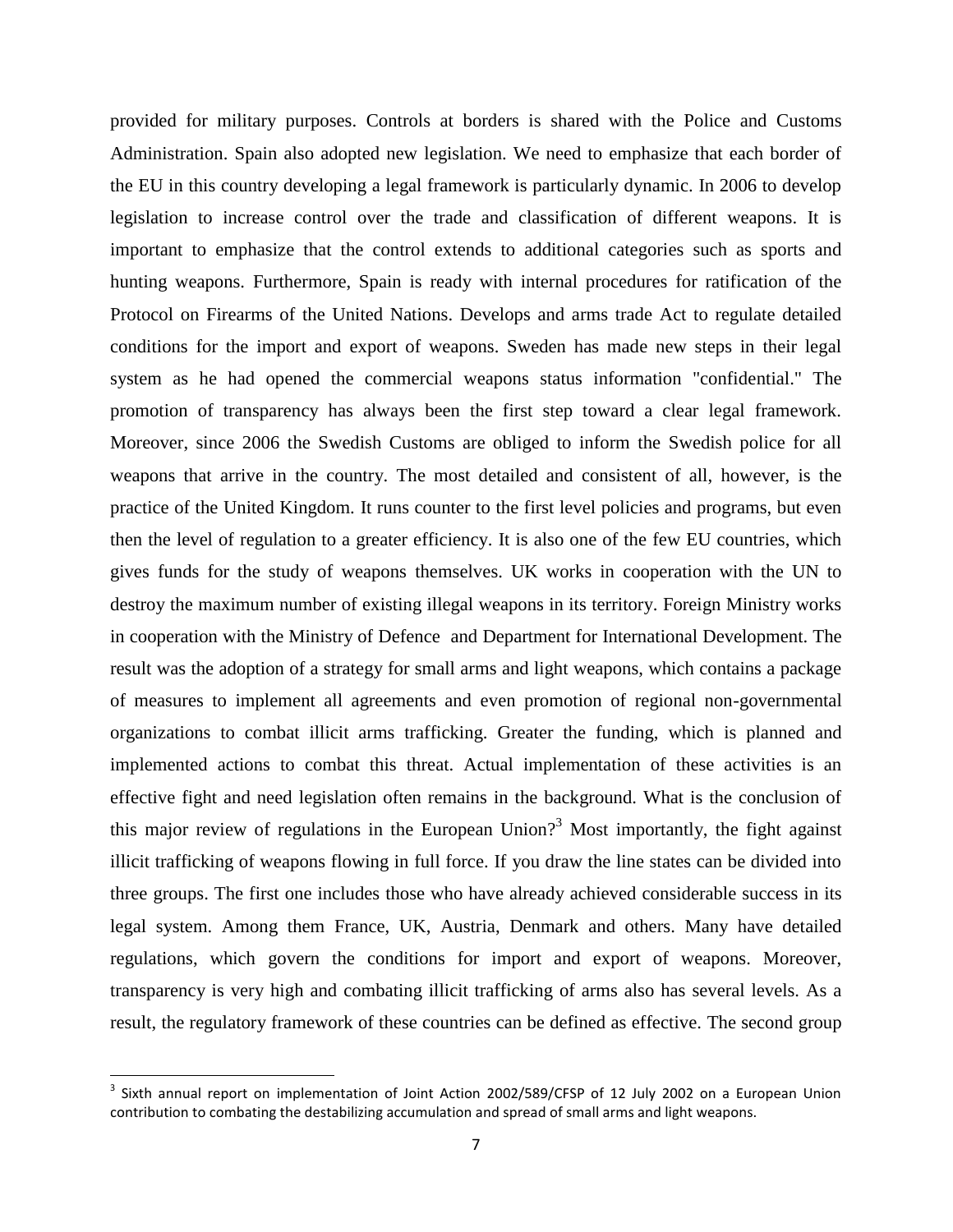includes the countries of Central Europe, whose passage was under the sign of success as Poland, Slovakia, Slovenia, Hungary and others. In these regulations has been recently formed and remain issues around transparency. Overall, however, arrangements can be a success. The last group are countries like Bulgaria and Romania, some of which transition can be defined as "transition without a compass." In these countries, no new legislation on combating trafficking in illegal weapons or if they are not significant. From this perspective, these systems can not be considered effective. However, the impression made efforts in this direction that the European Union defines the word "progress." What is the situation at EU level? The European Union adopted in 2006, EU Concept for support to Disarmament, Demobilisation and Reintegration, which combined with the efforts of the European Commission and other EU institutions around the concept of European security and defense policy on the security sector. Priority actions are set out key measures to combat the proliferation of small arms and light weapons. Several target region of this new policy. The most important of these is the African territory of former European colonies. The EU continues its practice of giving aid to combat illicit arms trafficking, based on initiatives to preserve human rights and protecting the lives of young children. The second priority area is southern and eastern Europe where the EU grant aid mainly to Croatia with the idea that aid can be used to build capacity to implement more effective management control of existing preserve of small arms and light weapons and ammunition . In the third region - Ukraine funds go mainly to the destruction of existing weapons remain in the country so as not to fall into the hands of merchants who export them to the West. The next region - Latin America and the Caribbean enjoys aids intended mainly for the training of staff to monitor the accumulation of illegal weapons in the territories of the parties. The last region - Asia crowned with success as the project in Cambodia was completed successfully and the next target country is Afghanistan, which recently had major military operations. Regionalization and the enormous resources allocated to combat illicit trafficking of arms shows how much importance given to this problem the EU. However, what is the situation regarding the regulations? In the field of security and legal order of EU efforts to combat illicit arms trafficking lies mainly in the development of qualitatively new policy on this issue. Along with the European institutions on the problem of intelligence work and major institutions such as the European Parliament. Therefore the EU is not so much oriented towards the establishment of a special legislation on this issue as the development of various economic programs and policies in the framework of cooperation in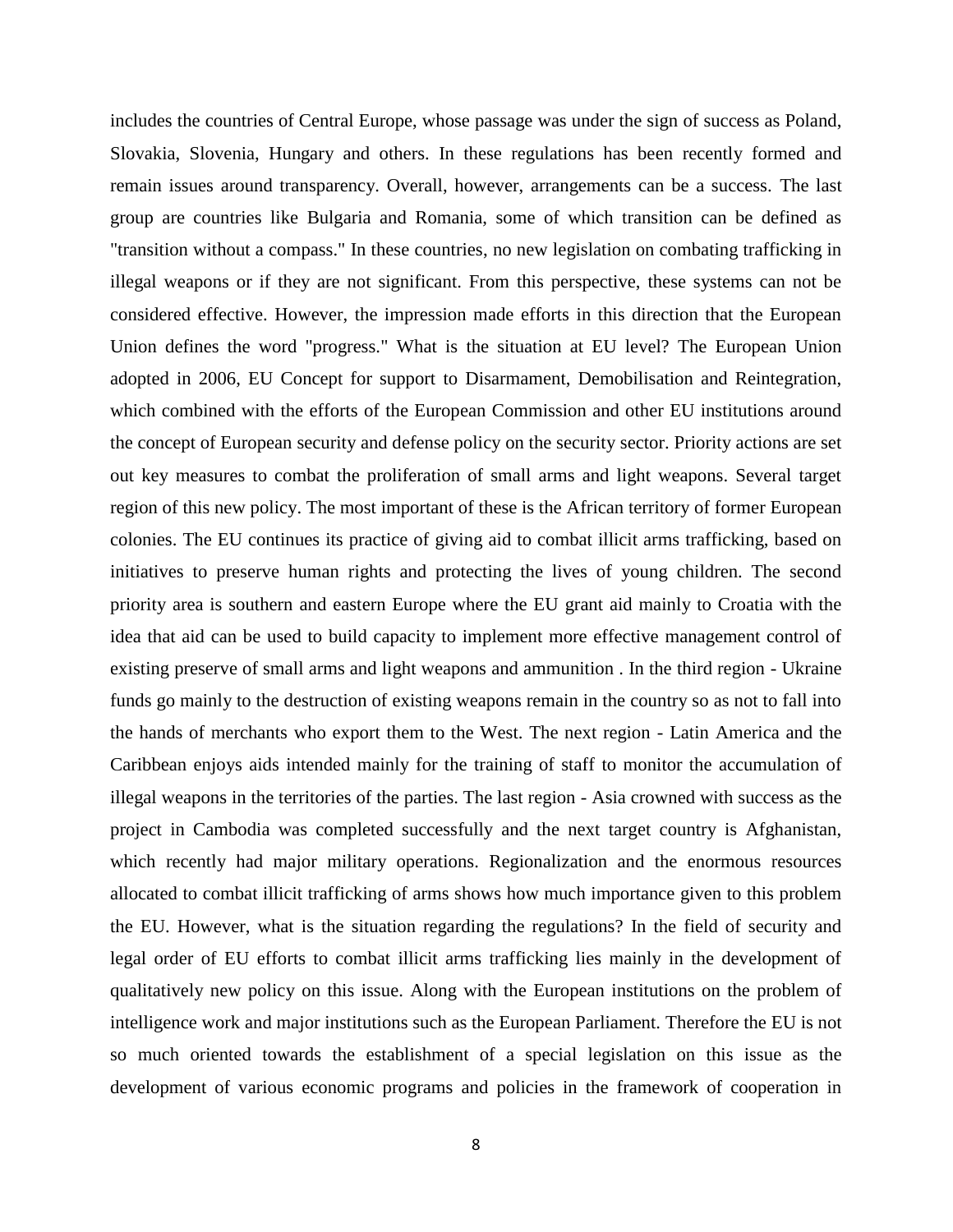security and rule of law. Based on their existing framework is conducted and relevant policies. We need to mention the research, namely that the EU gives extremely detailed study resources for the problem and the creation of new outbreaks of illicit arms trafficking. European policies are increasingly starting to show Ukraine and Western Balkans region as a target as one of the main reasons for this are probably still existing channels of traffic passing through Turkey. What other examples of legislation in the EU can give? The main reason why the EU is seen as a serious problem of illicit arms trafficking is security. But there's another - this threat prevents the Community to carry out one of its main objectives set out in the main of its creation - to uphold human rights, peace and sustainable development. Moreover, in recent times has proved that it can act as a global player. European law on the other hand has both legal and factual force - legal consequences even though they relate only to the member - states. However, combining his reasons with the instruments of European law, we can conclude that the EU has the potential to play an active and successful role in combating illicit arms trafficking. But how it will be successful will establish over time. The only threat that can come from the EU is weak political will and lack thereof for further political integration of the Member - States. An important question is why small arms and light weapons - because they are the main commodity traded with merchants across Europe and to be provided by FSU. Chemical and biological weapons banned by signing the Convention since 1993. Nuclear weapons is a priority of national policy, EU policies are coordinated EURATOM - European Association for Atomic Energy, which passed the Lisbon Treaty to the overall EU policy framework. Therefore remain this type weapons that are most convenient for trade. The first step was taken in 2003 when the European Union adopted the European Security Strategy, which fight against illicit trafficking of arms occupies a central place as a global threat after the Cold War. It is clear that the challenges of Europe and the U.S. actually coincide. With the announcement of the threat of global de facto EU states and their willingness to fight it. The second step aims to detail the threat of illicit arms trafficking in the EU and called EU strategy to combat small arms and light weapons. It clearly says that in the contemporary international system wars are usually caused by paramilitary formations that are supplied with such weapons illegal. The path to neutralize them pass through suppression of illicit traffic in small arms and light weapons. This is the moment when the EU decided to include in this struggle and numerous non-governmental organizations on its territory. Their efforts have mainly focused on combating the new threat to civil society, where control over the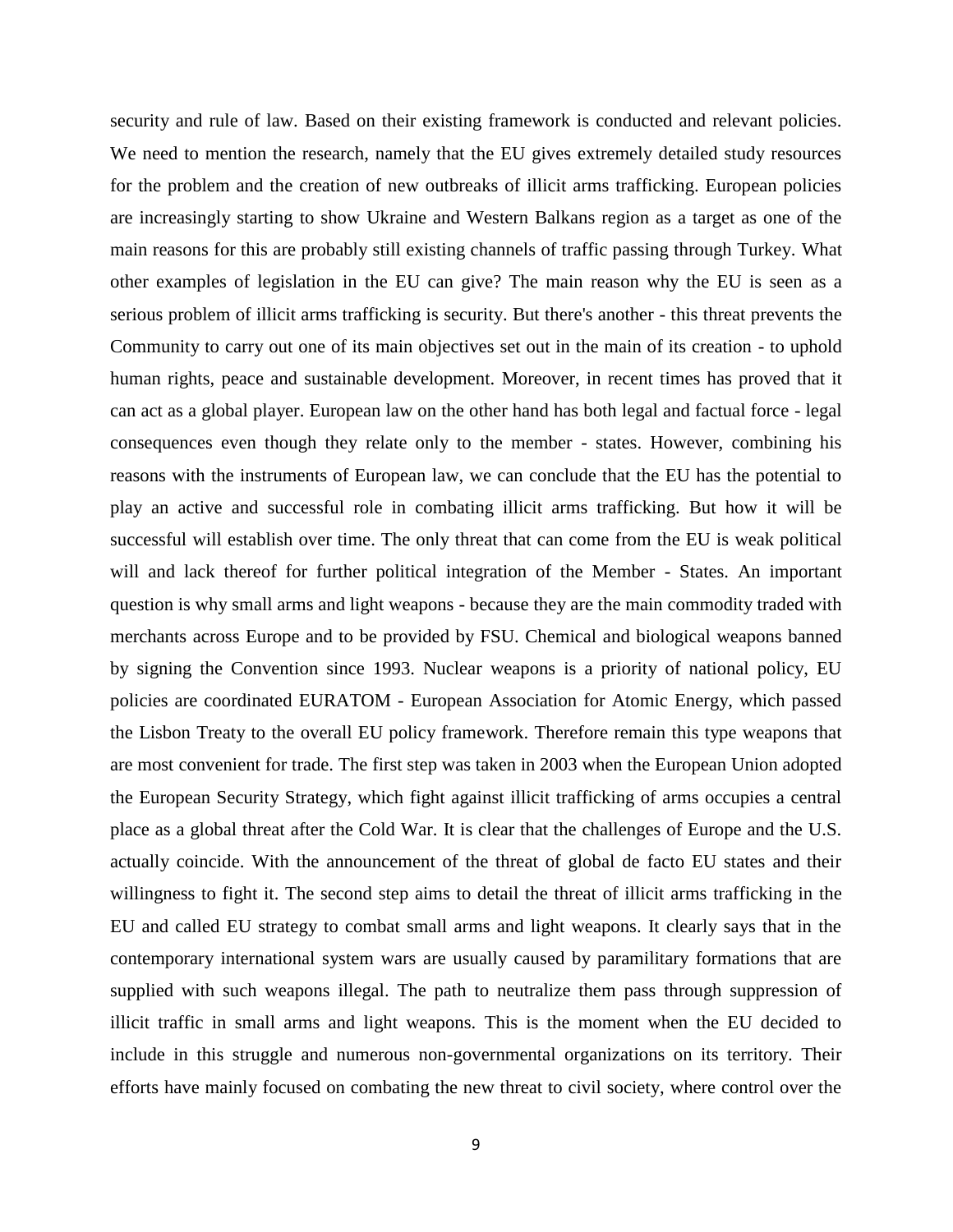possession of weapons is one of the main ways to develop smuggling. Following the adoption of such legislation constructed EU decided that the new global threat - illegal arms trafficking in violation of international humanitarian law and for this purpose, we need the community to participate in fighting it - this is the way to ensure the safety of European citizens. Moreover, illicit arms trafficking is the main enemy of democratic governance, human rights, transparency and good governance. Under these circumstances, the tactics that the EU is taking the building of a system of measures, prohibitions governing directives and decrees, which, with nation-states to develop a framework to guarantee the security of European citizens within the European Union. Along with all the traditional instruments such as economic aid and political dialogue with countries outside the EU and need help to combat illegal arms trafficking. Along with this approach, which applies the community in its fight against the illicit proliferation of arms is an approach that encourages nation states also fight alone. It is clear that the EU political integration is not yet high enough to afford the community itself to dictate legislation in this respect. Therefore, the approach to combating this threat include political pressure tool. Along with these basic elements of the EU regulation exists and several minor ones, which should be mentioned. One is the EU Code of Conduct on Arms Exports.<sup>4</sup> This Code regulates the control of transactions that the parties - shall conduct on arms exports and allow the EU to ensure disorders. In addition to creating universal standards and practices in these transactions, which must be applied by all countries - members. For example, the UK must unify their practices with those in the Code. We need to emphasize that the elements of EU legislation needs to be consistent and consistent with trends in international and humanitarian law to avoid conflicts and no legal controversy in the international system. And advocates a regional approach as the EU still has not been established as a global political actor. Furthermore, all elements of the legislation should be shared and common definitions to enable all countries - states to unify their standards to them. Otherwise, it may lead to inconsistency in the content. In other words the development of effective law on arms trade in the EU are needed uniform definitions shared by all countries members. Law, the EU achieves this through so-called. "Common positions" which in this case are an expression of common intention of the parties - on certain issues for the adoption of common standards and definitions. Do not forget that the subject of EU legislation are only small arms and light weapons, which fall within the spectrum of conventional weapons, but do not

 $\overline{a}$ 

 $^4$  European Union Code of Conduct on Arms Exports of 5 June 1998 (8675/2/98), pg. A.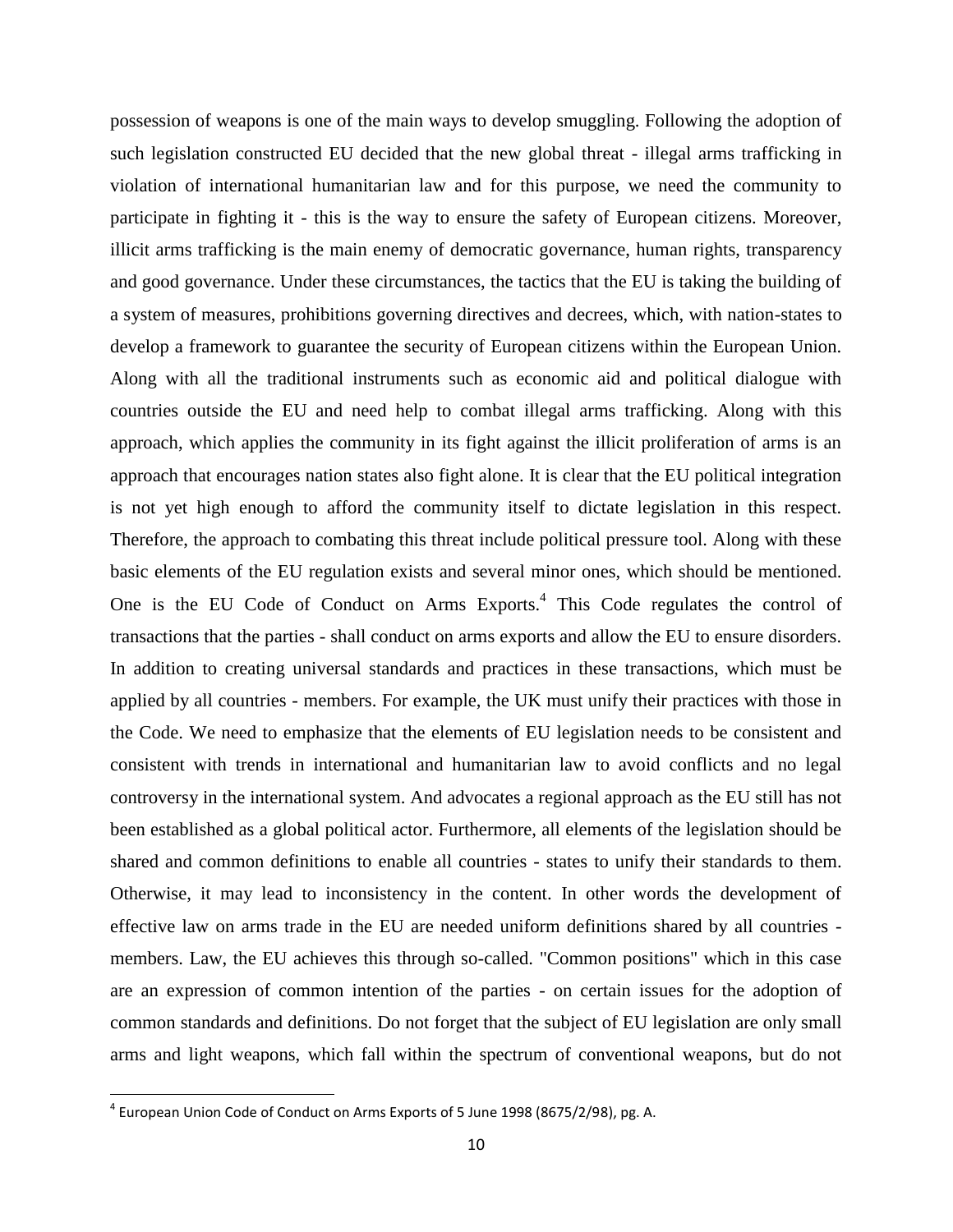cover. Therefore the EU is constantly surveys to detail illegally traded weapons. The general model used in the EU fight against illicit trafficking of weapons by countries is as follows: the production of weapons was and remains a national priority countries - States, trade is done legally only by national governments, but shall not sell significant quantities weapons. Here's how to reach and reduce traffic itself. Moreover, as winner of the priority countries in this area - States are directly responsible to the UN and the international community in case of illegal trade on their part. Because this is required by each country - State to provide its own system for marking arms to act within the EU, and if possible beyond. This may be regarded as a convenient instrument to regulate arms trafficking by the community and other international actors. The second tool is called registration and is connected with the establishment of registers that fit traded weapons and their owners. We need this information to be visible from the country - Statewide community in case of violation of the law and is also good records have reference to the Schengen Information System, which also has information on illegal weapons holders. Records are also suitable for police and customs administration, as they so much easier to follow the existing arms trafficking. In the case of illegal trade is triggered last instrument - tracking where the gun holder and track and illegal goods are seized by law enforcement. Based on the foregoing it can be concluded that the EU is working and doing well in its fight against illicit arms trafficking on its territory. But can he fight this threat and global level? After the Lisbon Treaty regulations of the community has changed. Although they were significant at this stage they still cannot guarantee the global role of the EU in political terms. So perhaps globally, it is best to bet on economic aid, which until now remains one of the most reliable instruments of the European Union. Finally, what gives the Lisbon Treaty as hopes of combating this threat? Despite the failure of the European Constitution Party - States and the Federalists in particular rely heavily on the new Treaty that would strengthen the EU as a global actor. However, the most important issues remain subject to decision by unanimity. A qualified majority has expanded its scope of action but still not enough political will to spread in a wider range. The figure of the High Representative for Foreign and Security Policy of the EU no longer just associated with the conduct of any foreign policy, but enlargement of the EU's external relations. In this respect the creation of such a post is a step forward in combating illicit arms trafficking, as the diplomatic framework of the community increases. One of the tools to combat illegal traffic is clear - and has already made a successful attempt to adopt a program of action towards preventing,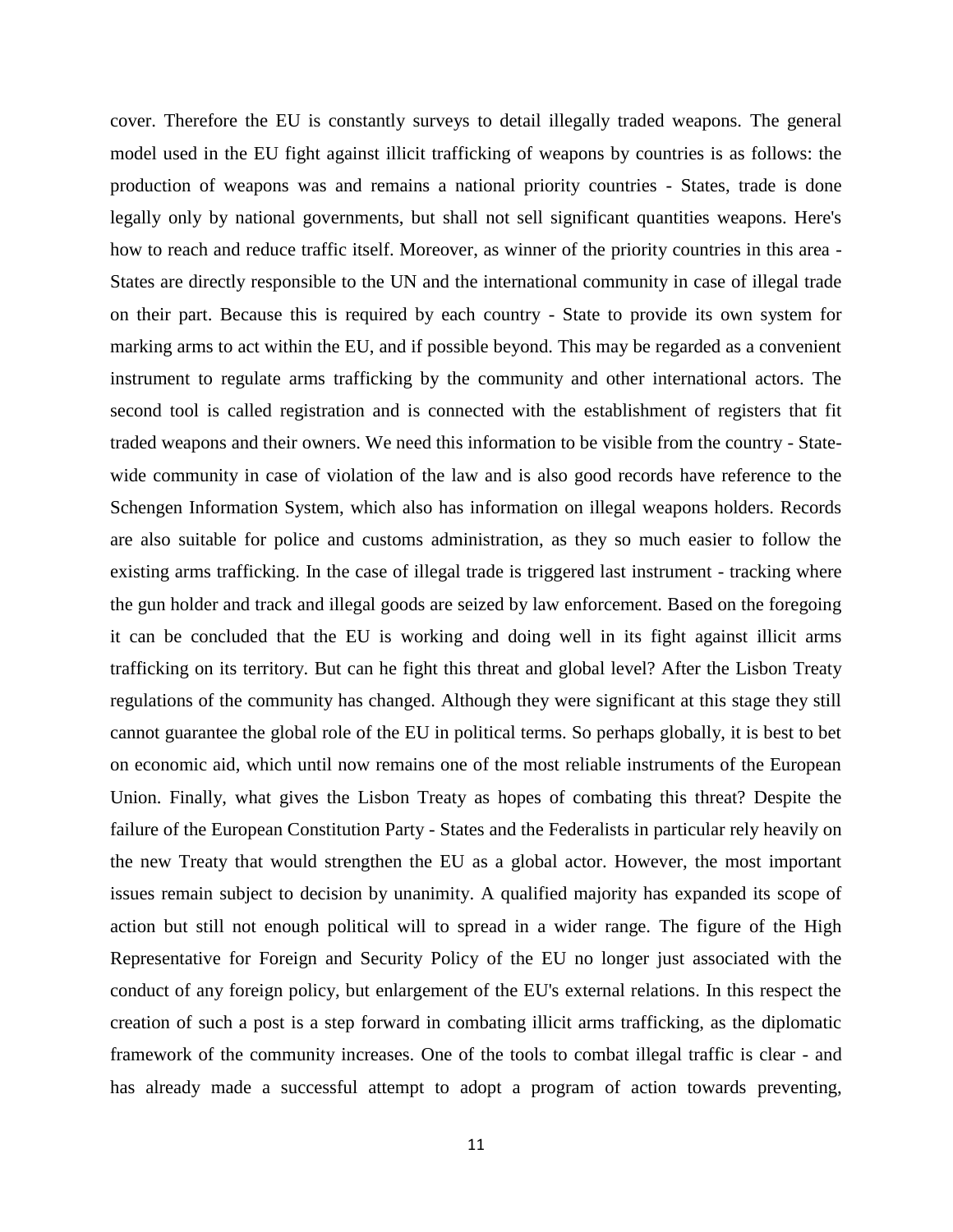combating and eradication of illicit trade in small arms and light weapons in all aspects.<sup>5</sup> This program, a direct result of pressure from the UN on the community regulate some of the main instruments that the EU used to struggle with this new global threat. It is worth noting that that program has been aimed not only at regional but also global level. Much more detail is developed trading conditions between the parties - States and common definitions have been clarified. Regulates the even ways of international cooperation and partnership with countries which are not EU members, which is a testament to the willingness of the community to cooperate with other important actors in the world. The next tool is called a Directive of the Council of Ministers for taking and possession of weapons - respectively 1991 and 2008.<sup>6</sup> Directive of 1991 came in response to the collapse of the bipolar world and the desire of former Soviet satellites to become part of the Euro-Atlantic space. The Directive aims to protect the EU internal market of illicit arms trafficking by requiring all parties - States to maintain a computer database of gun owners and its nation-state that is fully accountable to the community in case of illegal trade. In 2008 Directive was developed by the parties - States are already obliged to share this database information with each other and strengthen the restrictions on possession of weapons within the EU. In addition to these tools there is joint initiative by the EU contribution in the fight and destabilizing spread of small arms and light weapons. The objectives are threefold: to destabilize the market and therefore illegal - proliferation and second - to prevent the accumulation of weapons in the country - States by establishing limits for possessions of weapons. Finally, to solve existing problems already accumulated about weapons. As a result of these steps are adopted EU strategy to combat the illicit accumulation and trafficking of small arms and light weapons and their ammunition. The strategy identifies the cause of global conflicts illicit accumulation and trafficking of weapons and believes that the way to preventive elimination of conflict outbreaks is fighting it and build that traffic. It also lists the tools with which the EU will be treated in its fight against external threats. For basic tools on its territory community has indicated Europol and Eurojust. External tools are attached to the Action Plan Strategy, which provides assistance to countries that fight illegal arms trafficking. Council Common Position of Ministers for the sale of weapons by 2003 is another instrument that regulates the relations with

 $\ddot{\phantom{a}}$ 

<sup>&</sup>lt;sup>5</sup> Program of Action to Prevent, Combat and Eradicate the Illicit Trade In Small Arm and Light Weapons in all its Aspects, pg. A.

<sup>&</sup>lt;sup>6</sup> Council Directive on Control of the Acquisition and Possession of Weapons of 18 June 1991, pg. 1.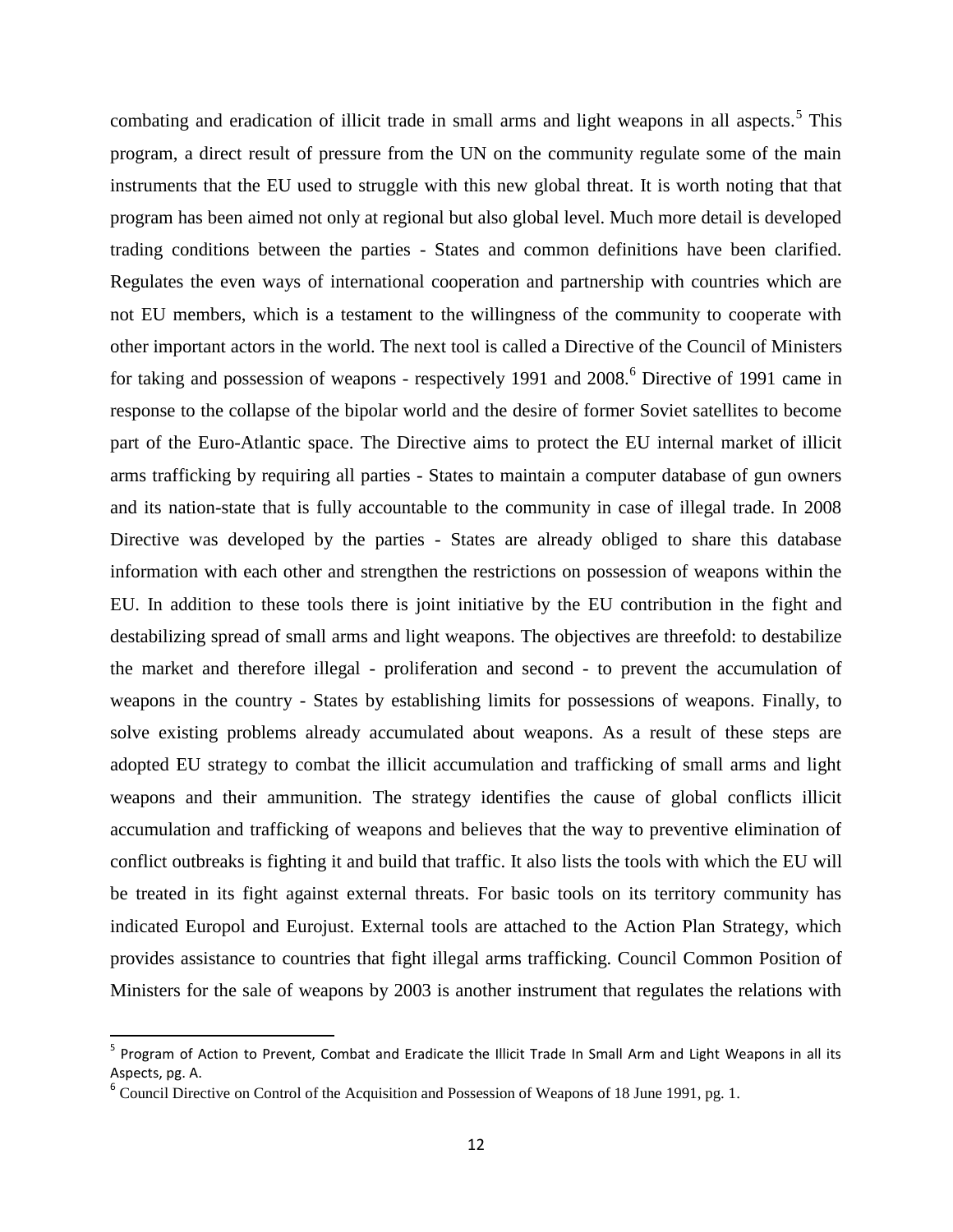other international organizations on this issue, and the behavior of existing EU embargo in a region. Common Position requires Parties - States to build uniform standards to control the trade in small arms and light weapons on its territory.<sup>7</sup> Common initiative of the Council of Ministers in 2008 its support for UN resolutions in the field and makes a request for the formation of common criteria to combat illicit arms trafficking. Go to form a unified policy framework. The decision of the Council of Ministers of 2010 on the existing strategic framework is perhaps the last important tool in this area. It makes a request to build a unified regulation in the field of combating illicit arms trafficking. Furthermore, regulate and how to cooperate with the international community.<sup>8</sup> What is the conclusion? The existing legislation is unequivocal readiness to cope with illegal arms trafficking. However, there is a gap between desire and opportunity. While the objectives set by the community are really great and justified, the tools available to it are extremely limited. What are the causes and what can be done about it? First, the low degree of political integration. Although it has achieved much in recent decades, the European Union integration community, but the degree of integration is primarily economic. Field "security" that before leaning as the second pillar in the integration process is now part of the political process, but still lies mainly in cooperation and coordination of positions. From this conclusion it is important to bring the script to combat illicit arms trafficking should go bottom up. Taking the first steps at national level to come down, they at EU level. Thus, cooperation is likely to evolve into integration. After several steps the first responsibilities that were assigned to Europol and Eurojust are already available. Second, transatlantic relations in this area are concluded primarily in regional cooperation. These relationships represent the EU's relations with the U.S.. We need to emphasize that without U.S. support EU could not fight the illegal arms trafficking at the global level. Next, the case study with FSU. It is clear that Russia will never allow Europe to carry out its initiatives detailed in the adjacent space - especially Ukraine and Belarus. EU in this region may act primarily through economic aid and latent inspections. Therefore the main task of Europe here is to destroy obsolete weapons left from the Cold War. Perhaps at this point the interests of Europe and Russia match as Russia tacitly agreed to join in on collective defense system, therefore no need for old weapons. Fourth, depletion of economic

<sup>&</sup>lt;sup>7</sup> Council Common Position of 23 June 2003 on the Control of Arms Brokering, 2003/468/CFSP, pg. 1.

<sup>&</sup>lt;sup>8</sup> Council Decision of 14 June 2010, On EU Activities in Support of the Arms Trade Treaty, in the Framework of the European Security Strategy (2010/336/CFSP), pg.1.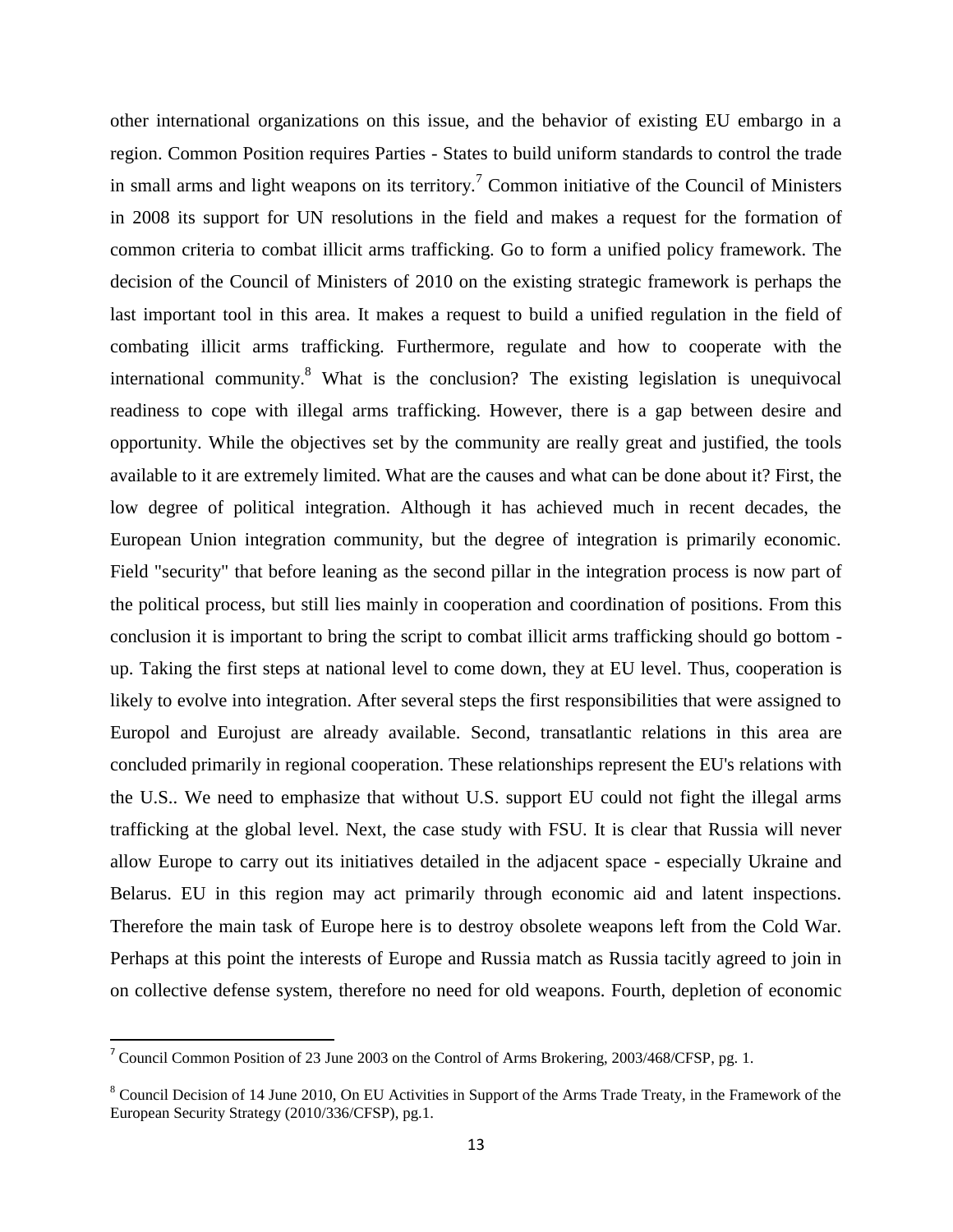mechanisms. One of the traditional methods of the European Union - to provide aid to combat new threats is about to lose its effectiveness as reasons for this are varied. Ranging from economic crisis and reach a new richer actors such as China. It is therefore necessary EU integration community to delegate more responsibility to Europol and Eurojust even tried to build its institutional capacity in the security field. This cannot happen without the consent of Germany and France to be the motor of this initiative. Otherwise, the EU risks continued fight against illicit trafficking of arms as a regional actor. The experience of countries - States in combating illicit trafficking of weapons and existing regulations on this subject in recent decades increasingly becoming a top priority of the European Security and Defence Policy. European capacity to combat this global threat, and its regulatory mechanisms should not be underestimated, but should not be pinning their hopes on initiatives that have proven they cannot be realized for some reason so far. Do not be remembered that a particularly important role in this fight playing countries like Bulgaria, which are external border of the European Union. If these countries want to follow a successful path to Europe they must be allies in its current struggle. In conclusion it can be concluded that increased efficiency in combating illicit arms trafficking requires Member States of the EU and supranational organizations in Europe to take the following measures in the short and longer term:

- Study of the problem You can make more detailed and thorough research on the level of threat that illegal arms trafficking represents. Develop policies to combat it, given the situation around the new member states and the possible accession of new countries to the EU. Should be taken to ensure continuous development of combat illicit arms trafficking, which reflects his own evolution

- Coordination Need to improve collaboration between countries and organizations that fight against organized crime and illicit arms trafficking. To ensure that there will be dubbing the efforts of individual organizations, but rather work together to optimize to lead to better results. This will require maximum use of quality organizations such as Europol and Interpol, regional and bilateral initiatives and so on. At national level, should coordinate the work of police, customs services, the individual units fighting branches of organized crime in the drug trade, human trafficking, smuggling.

- Exchange of information: Should improve the exchange of information between agencies and countries in order to more effectively combat organized crime and illicit arms trafficking.